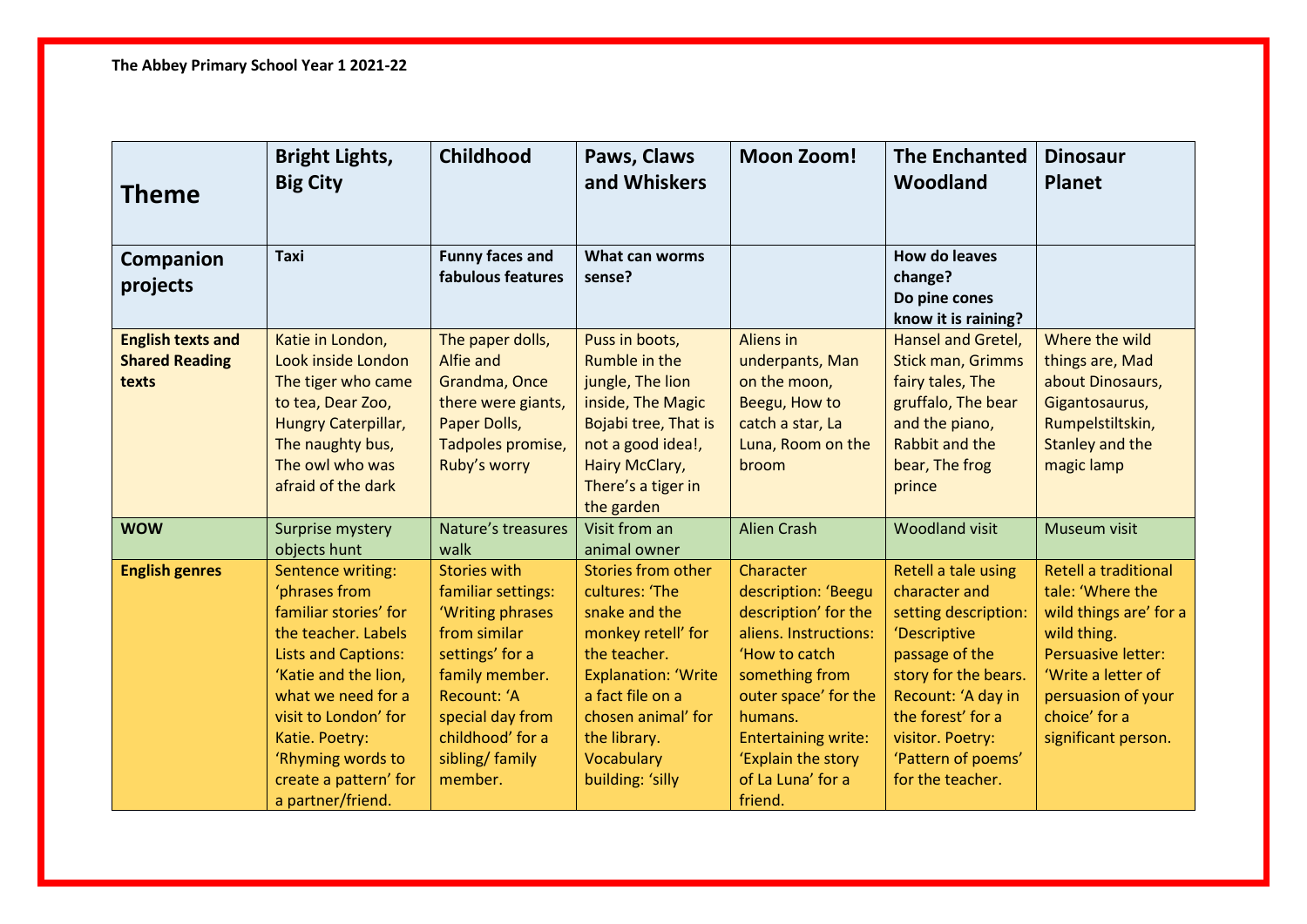**The Abbey Primary School Year 1 2021-22**

|                  |                                                                              |                                                                                                                    | sentences' for the<br>animals.                                            |                                                              |                                                                            |                                                       |
|------------------|------------------------------------------------------------------------------|--------------------------------------------------------------------------------------------------------------------|---------------------------------------------------------------------------|--------------------------------------------------------------|----------------------------------------------------------------------------|-------------------------------------------------------|
| Geography        | Countries, Capital<br>Cities, Weather and<br><b>Seasons</b>                  | Settlements,<br>changes over<br>time.                                                                              | World map, UK and<br>countries,<br><b>Continents and</b><br><b>Oceans</b> | Physical features -<br>beach, cliff, forest,<br>mountain etc | Ariel photographs,<br>plan perspectives,<br>maps and symbols,<br>compasses | <b>Continents and</b><br><b>Oceans</b>                |
| <b>Computing</b> | We are treasure<br>hunters                                                   | We are TV chefs                                                                                                    | We are painters                                                           | We are collectors                                            | We are storytellers                                                        | We are celebrating                                    |
| Art              | Range of materials<br>to make products,<br>Learn about a range<br>of artists | <b>Develop</b><br>techniques -<br>colour, pattern,<br>texture, line,<br>shape, form and<br>space                   | Range of materials,<br>Paint and<br>sculptures                            |                                                              | Drawing, painting<br>and sculpture,<br>using imagination                   |                                                       |
| <b>DT</b>        | Prepare food dishes                                                          |                                                                                                                    | Select & use a wide<br>range of materials                                 | Mechanisms -<br>levers, sliders,<br>wheels                   | <b>Build structures</b><br>using a range of<br>materials                   | Construction<br>materials, Textiles,<br>Ingredients   |
| <b>History</b>   | Significant events,<br>Great fire of London                                  | Historical<br>vocabulary and<br>artefacts,<br>Timelines,<br>everyday life in<br>the 1950's.<br>Significant events. |                                                                           | Compare life of<br>different periods                         |                                                                            | Significant events<br>beyond living<br>memory         |
| <b>Music</b>     | <b>Using voices</b><br>expressively                                          | <b>Sounds and</b><br>rhymes                                                                                        | Tuned/untuned<br>instruments                                              | Tuned/untuned<br>instruments                                 |                                                                            |                                                       |
| PSHE - Being Me  | What is the same<br>and different about<br>us?                               | Who is special to<br>us?                                                                                           | What helps us stay<br>healthy?                                            | What can we do<br>with money?                                | Who helps to<br>keep us safe?                                              | How can we look<br>after each other<br>and the world? |
| <b>Science</b>   | Identify, name, draw<br>and label the parts                                  | <b>Changes across</b><br>the seasons,                                                                              | Carnivores,<br>Omnivores,                                                 | Identify and name<br>materials,                              | Common animals -<br>fish, amphibians,                                      | Compare and<br>describe the                           |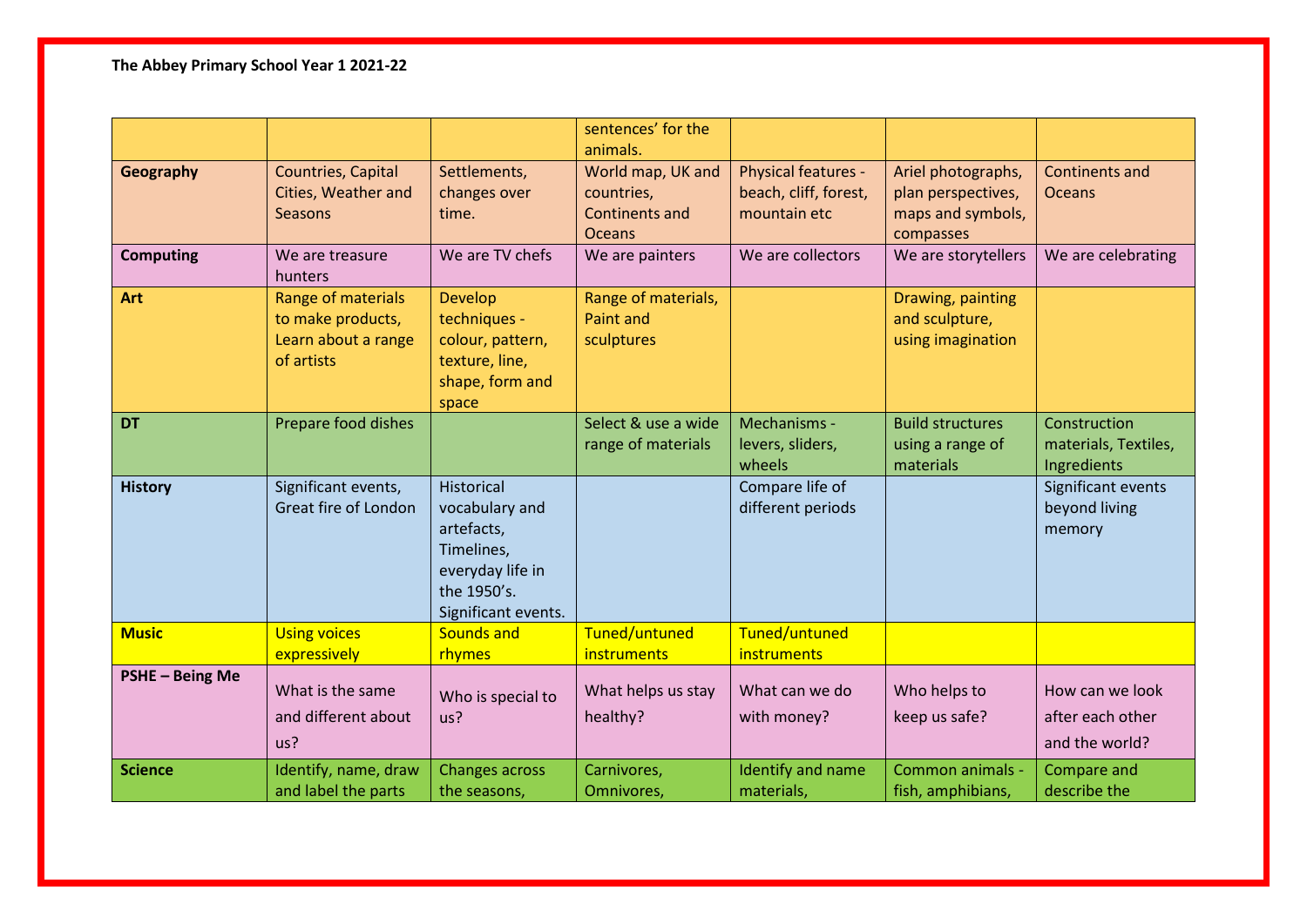## **The Abbey Primary School Year 1 2021-22**

|                  | of the body,<br>observations,<br>Weather patterns           | performing simple<br>tests                                                                                                       | Herbivores,<br>Compare structures<br>of animals, identify<br>and name animals. | Properties of<br>materials, gather<br>and record data,<br>simple tests.         | reptiles, birds and<br>mammals, identify<br>and classify.<br>Seasonal changes,<br>plants and<br>animals,<br>identifying and<br>classifying,<br>weather. | structure of<br>animals. Identify<br>common plants                   |
|------------------|-------------------------------------------------------------|----------------------------------------------------------------------------------------------------------------------------------|--------------------------------------------------------------------------------|---------------------------------------------------------------------------------|---------------------------------------------------------------------------------------------------------------------------------------------------------|----------------------------------------------------------------------|
| <b>PE</b>        | <b>Gymnastics Unit 1</b><br>Attack, defend,<br>shoot Unit 1 | <b>Gymnastics Unit 2</b><br>Attack, defend,<br>shoot Unit 2                                                                      | Dance Unit 1<br>Send and return<br>Unit 1                                      | Dance Unit 2<br>Send and return<br>Unit 2                                       | Hit, Catch, Run<br>Unit 1<br>Run, Jump, Throw<br>Unit 1                                                                                                 | Hit, Catch, Run Unit<br>1<br>Run, Jump, Throw<br>Unit 1              |
| <b>RE</b>        | Christianity<br>Church<br><b>Jesus</b><br>Harvest           | <b>Sikhism</b><br>Knowledge and<br>belief<br>Meaning and<br>purpose<br>Celebrations and<br>ceremonies<br>The Sikh way of<br>life | <b>Judaism</b><br>Synagogues<br>Shabbat                                        | <b>Easter</b><br>Easter story<br><b>Meaning of Easter</b><br>eggs<br>Palm cross | <b>Buddhism</b><br>Deity and key<br>figure<br>Place of worship<br>Holy book<br>Buddhist way of<br>life                                                  | <b>Humanism</b><br>Knowledge and<br>belief<br>Meaning and<br>purpose |
| <b>MFL (KS2)</b> |                                                             |                                                                                                                                  |                                                                                |                                                                                 |                                                                                                                                                         |                                                                      |